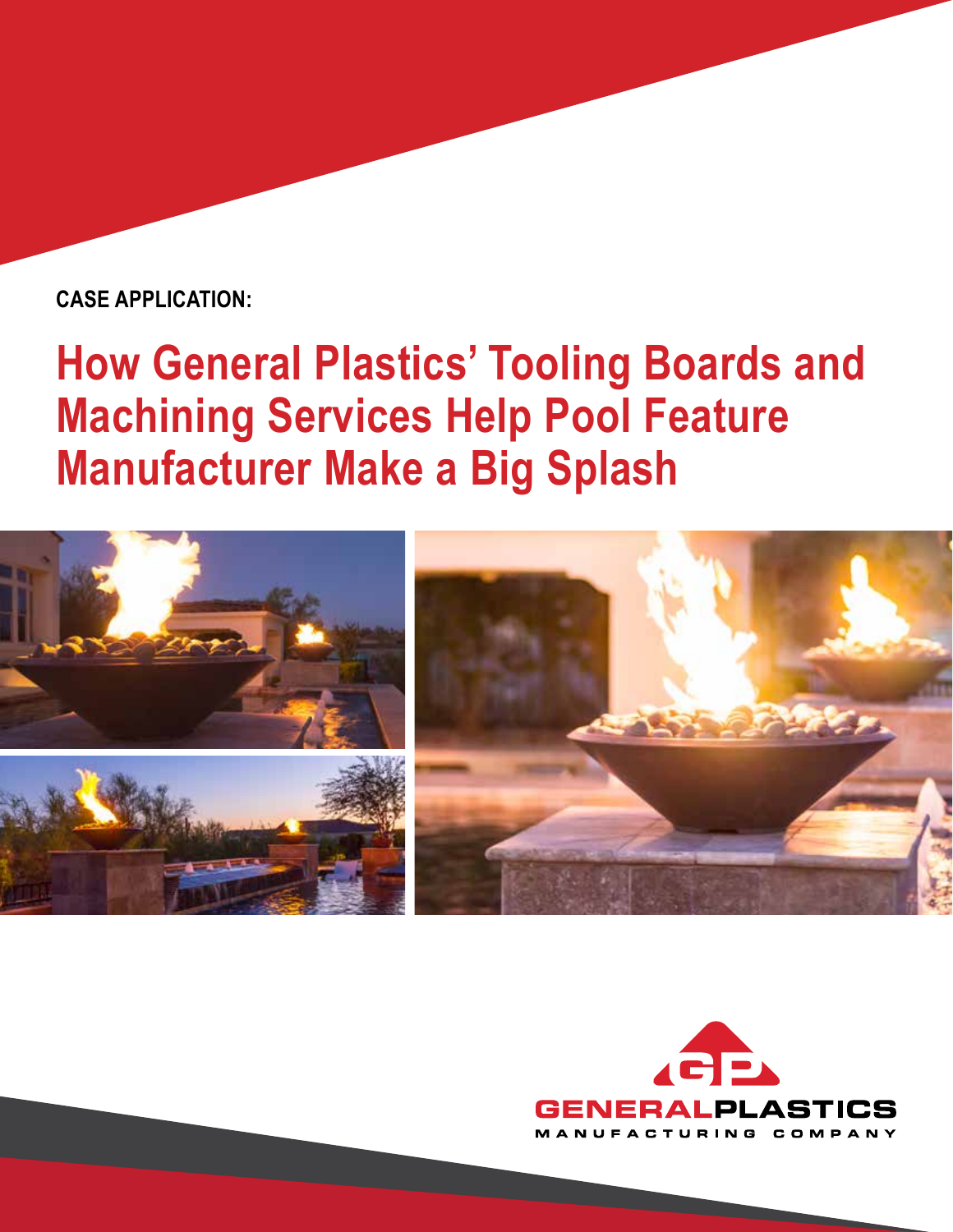### **VERSATILITY, DURABILITY & MACHINABILITY OF FR-4515 TOOLING BOARDS LEADS TO LIGHTER, STRONGER, BOWLS AT LOWER COST**

## **THE APPLICATION:**

 $Pebble \implies$ **Technology** 

INTERNATIONAL

### **THE CHALLENGE:**

#### *KEY REQUIREMENTS:*

- Excellent machinability
- Long-term dimensional stability
- Strength and durability
- Thermal stability for fiberglass molding processes
- Ease of mold release and reuse

**Pebble Technology International® (PTI)**, known as The World's Most Trusted Pool Finishes™, has been the originator and leading provider of pebble aggregate surfaces for swimming pools for about 30 years, attracting customers who want to mimic nature with natural-looking finishes.

They offer five distinct textures of superior-quality pool finishes in a wide spectrum of eye-catching, nature-inspired colors. These pool surface products are complemented by aesthetic pool enhancements such as glass tiles and sparkling additions to finishes. PTI's products are sold through pool builders or authorized applicators working with clients who are building or remodeling their pool or outdoor living spaces. The pool finish installation is only performed by a select network of authorized applicators licensed by PTI. A few years ago, PTI wanted to expand its product offering and capitalize on one of the fastest-growing segments of the pool and spa industry, fire and water products. The company launched its Fire & Water Elements division, which supplies fire and water features for outdoor living areas. These products include hammered copper fire bowls, fire and water bowls, water bowls, fire pits and copper scuppers, which are installed in the wall of a pool and create a dramatic cascading sheet of water. In addition to its handcrafted hammered copper metal bowls, PTI planned to introduce mold-cast concrete bowls.

The division product manager, Oliver Stickroth, needed to take existing industry designs for concrete bowl products to the next level. Creating a better bowl meant making it stronger, more durable and better-looking, while keeping in mind that it has to be cost-effective and easy to manufacture. Optimizing the manufacturing process of these bowls would stem from the concept and design first, then from the properties of the materials used.

To develop these products, Stickroth needed a prototype mold plug from which to cast several prototype concrete bowls. The bowls they designed would be cast in concrete in several different colors and shapes that can be mounted above or near a pool. They would hold a gas burner and plumbing, and covered with decorative rocks or glass for the fire feature.

What PTI needed was machined plugs from which they could cast a fiberglass mold, then pour concrete repetitively to make the final manufactured bowls. These machined plugs would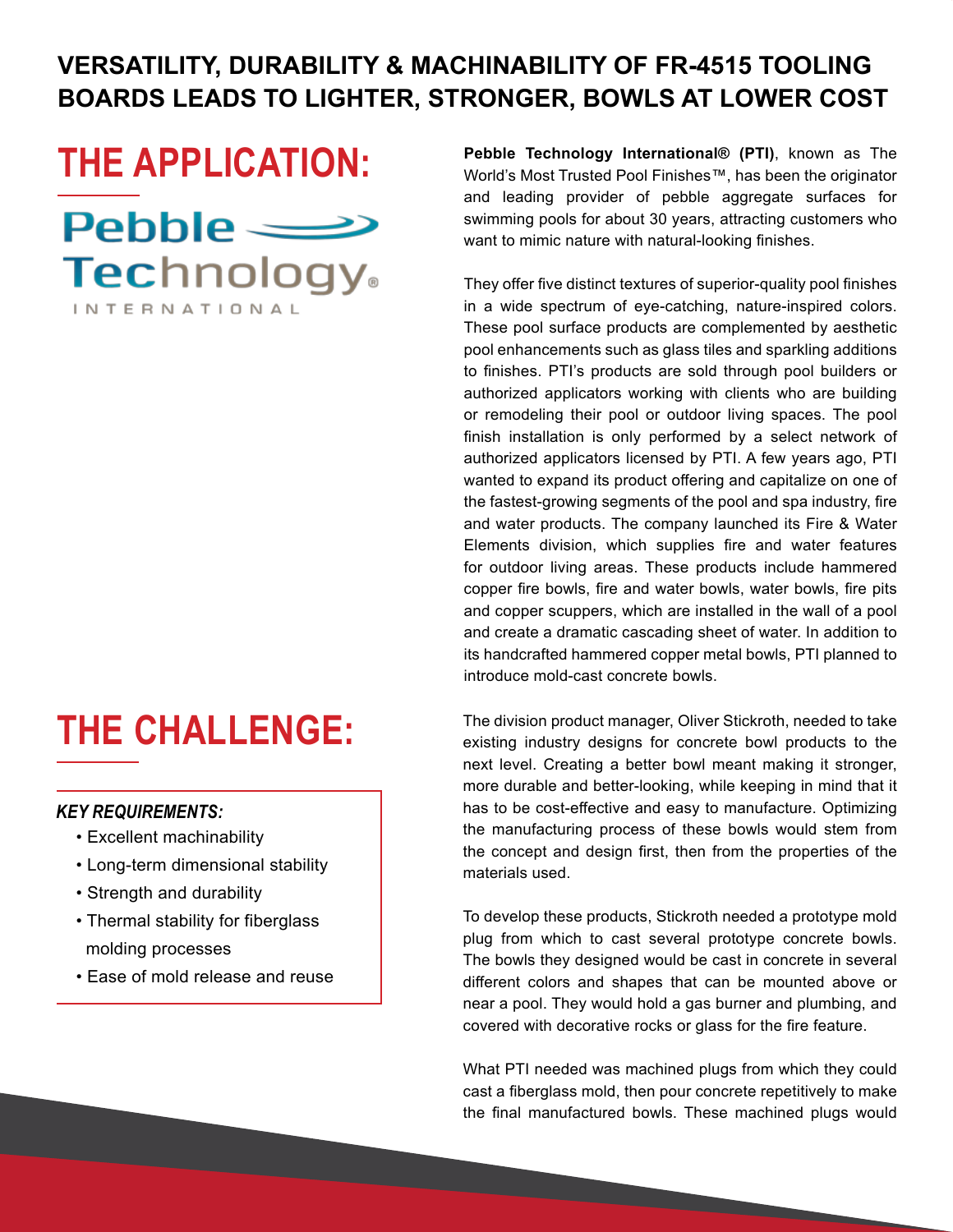

be dimensional replicas of the desired round, square and cone-shape bowls that would be used to create production bowls. This required a material with dimensional stability for outputting a repeatable cast that would enable PTI to make more bowls as manufacturing demand increases.

In terms of physical requirements, the material needed thermal stability under fiberglass molding temperatures. And, it had to machine well, so that it would produce the right lines and surfaces from which to cast a good fiberglass mold. "If you want a good-quality end product, your tooling has to be X-amount higher quality than that," Stickroth said.

And, he knew exactly where to find the ideal material and expert machining: General Plastics.

#### *FR-4500 BENEFITS:*

- Long-term durability and dimensional stability
- Superb material consistency and uniformity
- Easily finished with nearly any resin or coating
- Flat, stable sheets will not warp, bow or twist
- Anti-static foam boards create shavings instead of dust

*Contact us today to learn more about our FR-4500 tooling board series.*

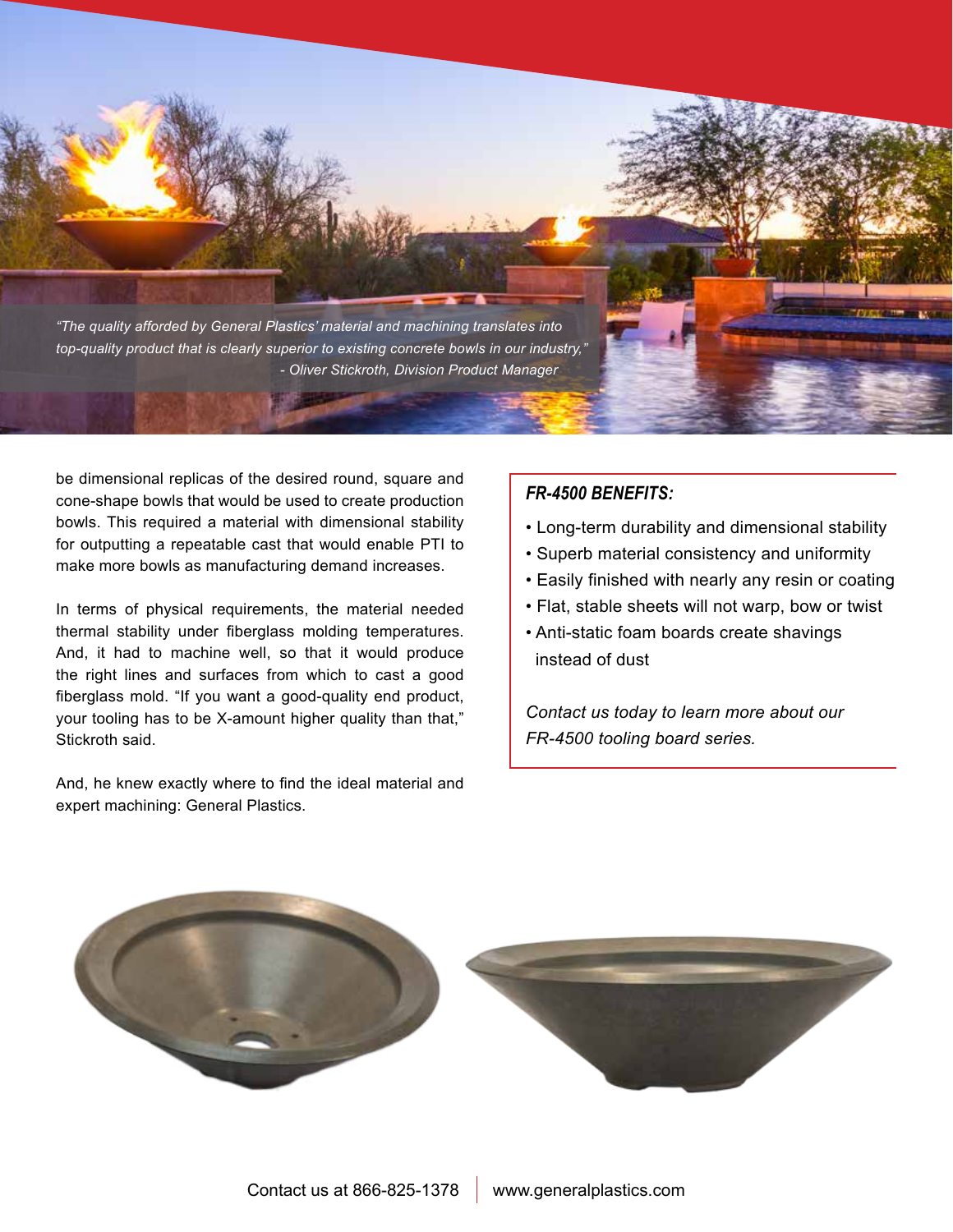# **THE SOLUTION:**

Stickroth quickly zeroed in on LAST-A-FOAM® FR-4500 Tooling Board in the 15-pound density – and General Plastics' CNC machining department to deliver ready-touse mold plugs. From past experience, he knew he could get the results he needed from this material.

"I selected the FR-4500 series tooling foam because it's strong, it maintains dimensional stability, and I can mold fiberglass and gel coat on it, release parts and reuse it. We went with the 15-pound material specifically because it provided enough structural stability in our bowl shapes at a reasonable cost," he said. Heavier densities really weren't necessary for what they were doing.

When considering potential materials for prototyping, Stickroth briefly considered hand molding out of clay, but given their time constraints and requirements, quickly ruled out that option. "It made sense to go straight to the highquality mold plugs to make sure we were getting exactly what we needed the first time," he said. These decisions were based on the requirements for their product design, the level of detail needed and the machinability of the 4500-series tooling foam.

"The resulting products are of better quality than those of any foam provider I have worked with," he stated. "There are other companies that offer similar foam products and machining, but I haven't worked with any that are even close to what General Plastics can do. Your foam is just far superior to what I've used before."

#### **MASTERFUL, MORE AFFORDABLE MACHINING SERVICES**

PTI also relied on General Plastics' machining capabilities to produce the mold plugs from which they cast fiberglass prototype and production molds. Stickroth explained that compared to their local resource, General Plastics' costs were lower, its tooling was large enough to handle the large work envelope, and it offered machining/CNC capabilities and expertise right on-site. He said the high quality of the machining services was clearly reflected in the produced mold plugs.

"The products were beautiful. I had given a 1/8-inch dimensional tolerance, and the product delivered was much less than that," he marveled. "There were some inserts where we had to swap out some molding and they fit perfectly, as well."

#### **AN OPTIMIZED PRODUCT BY DESIGN**

From the beginning, the particular properties of the FR-4500 series tooling foam were incorporated into the overall project design to optimize the manufacturing process and the thickness and shape of the resulting concrete bowls. The foam and precise machining of the mold plugs allow PTI to use less concrete material more efficiently to achieve a thinner and lighter-weight yet more compact and durable bowl. This cuts down their material costs and creates a better line all around.

Because of the FR-4500 material's versatility, PTI was able to design a plug with an insert supporting a full-rim bowl for a fire bowl. It also accommodated a second insert with a water scupper protrusion, out of which water flows through a guided trough, then down into the water. It can be plumbed with a copper insert in that spot to where the water egresses, which is directly in front of the fire in the bowl. This supports the dramatic fire and water elements effect.

"The quality afforded by General Plastics' material and machining translates into top-quality product that is clearly superior to existing concrete bowls in our industry," Stickroth stated. "In the past, concrete bowls have had low-quality production. But by going from a higher-quality tool to product, we can get a better compaction and better

<u> The Communication of the Communication of the Communication of the Communication of the Communication of the Communication of the Communication of the Communication of the Communication of the Communication of the Commun</u>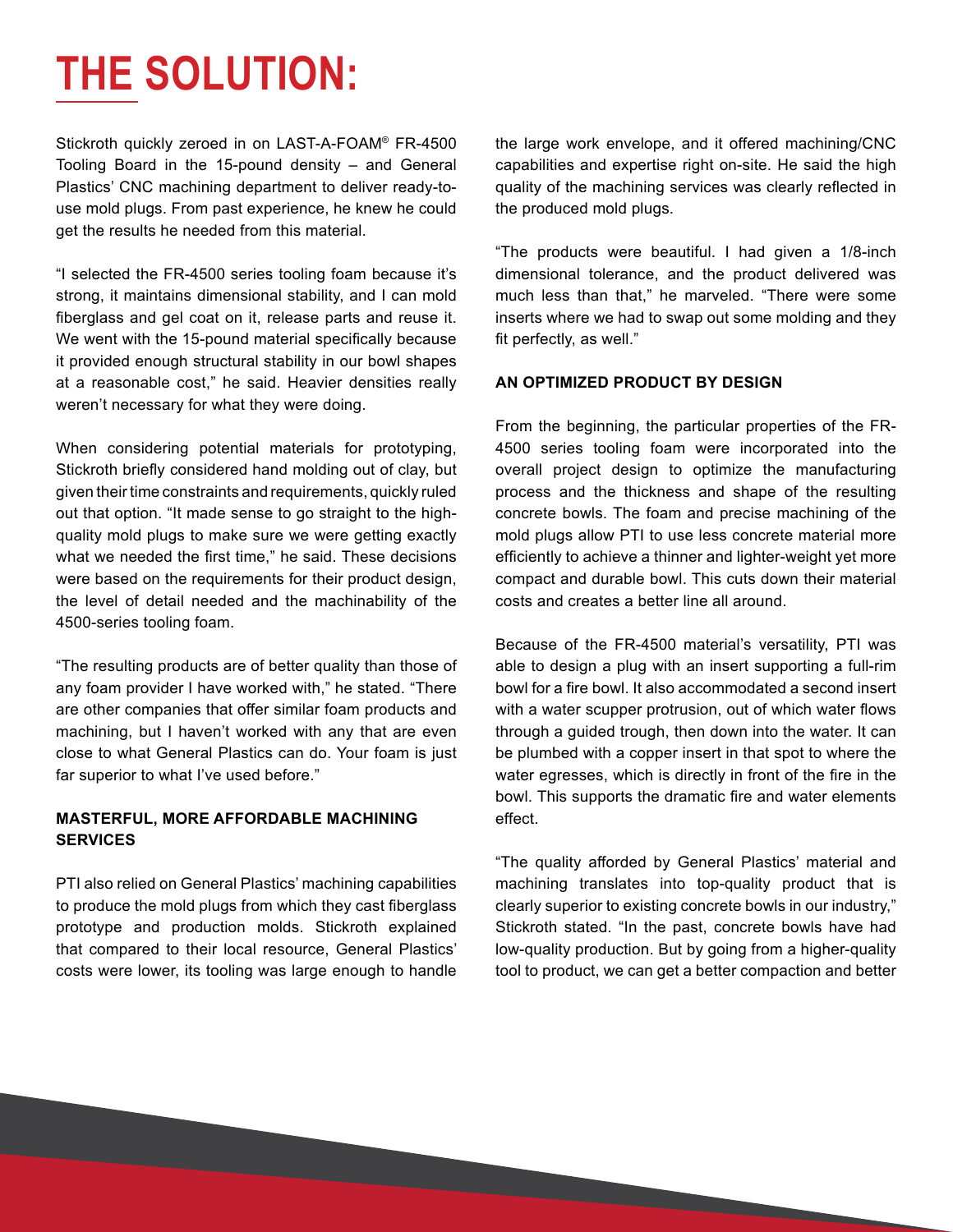cast, and that translates into clearly better product in the market for which customers will pay more."

PTI took prototypes of its mold-cast concrete bowls to trade shows, where industry buyers could see and feel the quality of the surface and shapes, as well as the quality and durability. Responses were very positive compared to competitors, spurring early orders.

Stronger, lighter bowls also mean lower shipping costs because they can stack bowls together without the risk of them cracking or breaking in transit. This reduces the number of pallets and crates, and the amount of packing material needed for multiple-bowl orders, further reducing costs.

*See page 6 for FR-4500 technical data information.*